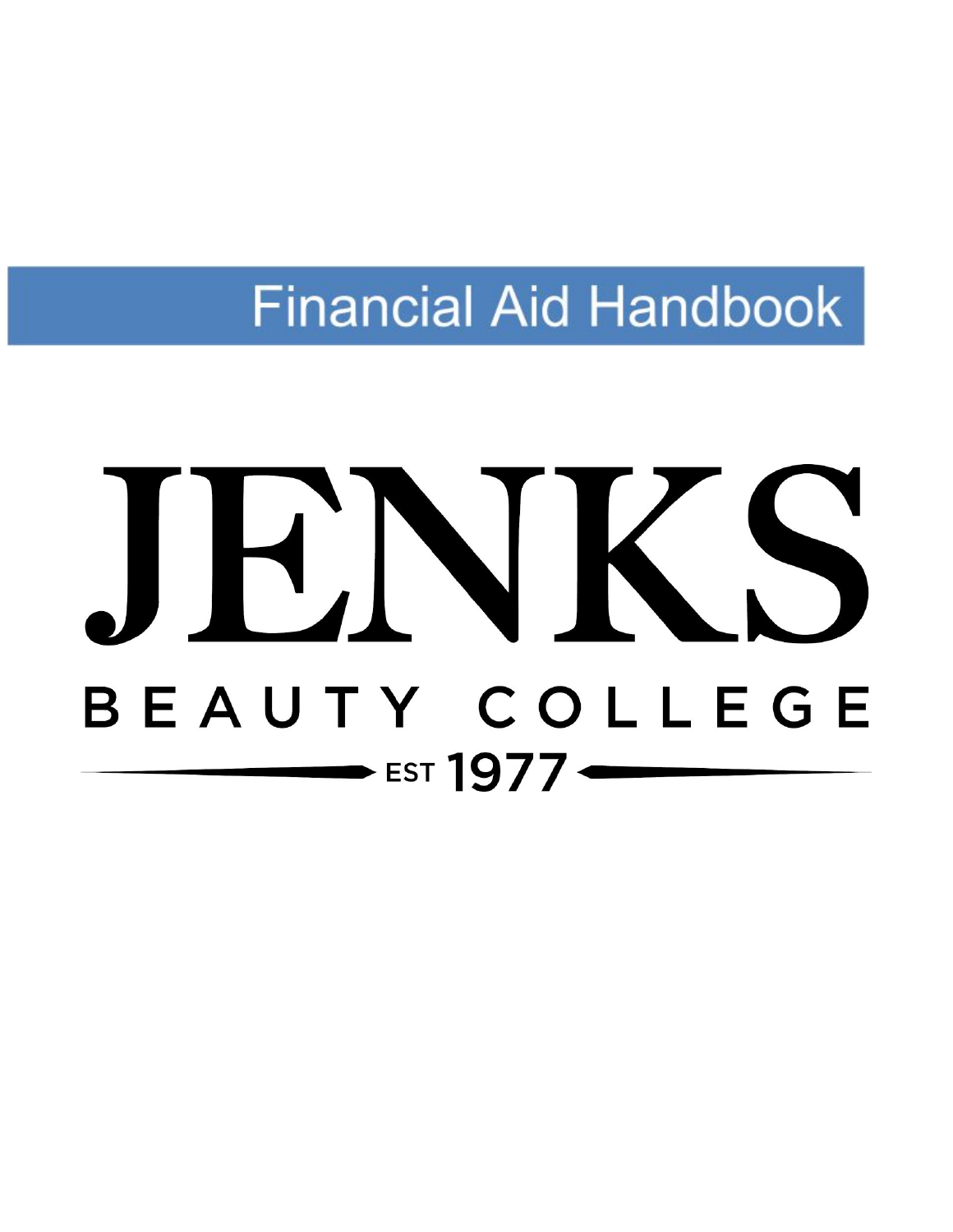### Table of Contents

| Introduction                                                     | $\overline{2}$ |
|------------------------------------------------------------------|----------------|
| <b>Financial Aid</b>                                             | $\overline{2}$ |
| <b>Federal Student Aid</b>                                       | $\overline{2}$ |
| Grants                                                           | $\overline{2}$ |
| William D. Ford Federal Direct Loan Program                      | 3              |
| <b>Direct PLUS Loans</b>                                         | 5              |
| Other financial assistance available                             | 5              |
| <b>Veterans Assistance Benefits</b>                              | 5              |
| <b>Oklahoma Vocational Rehabilitation Educational Assistance</b> | 5              |
| Oklahoma Indian Tribes                                           | 5              |
| <b>Determining Eligibility</b>                                   | 5              |
| Applying for Title IV Financial Aid                              | 6              |
| Step One - Create Your FSA ID                                    | 6              |
| Step Two - Fill out the FAFSA                                    | 7              |
| Why fill out the FAFSA?                                          | $\overline{7}$ |
| Verification                                                     | 9              |
| <b>The Verification Process</b>                                  | 9              |
| Complete the following two parts of the verification process.    | 10             |
| Creating the Financial Aid Award                                 | 13             |
| <b>Cost of Attendance</b>                                        | 13             |
| <b>Expected Family Contribution</b>                              | 13             |
| Principles of the Need Analysis                                  | 14             |
| <b>Professional Judgment</b>                                     | 14             |
| The Award Letter                                                 | 15             |
| Understanding how aid is disbursed                               | 15             |
| The Academic Year & Payment Periods                              | 16             |
| <b>Disbursement Process</b>                                      | 17             |
| Credit Balance & Payments to Student                             | 17             |
| Return of Title IV Funds                                         | 18             |
| <b>Direct Loan Entrance Counseling</b>                           | 19             |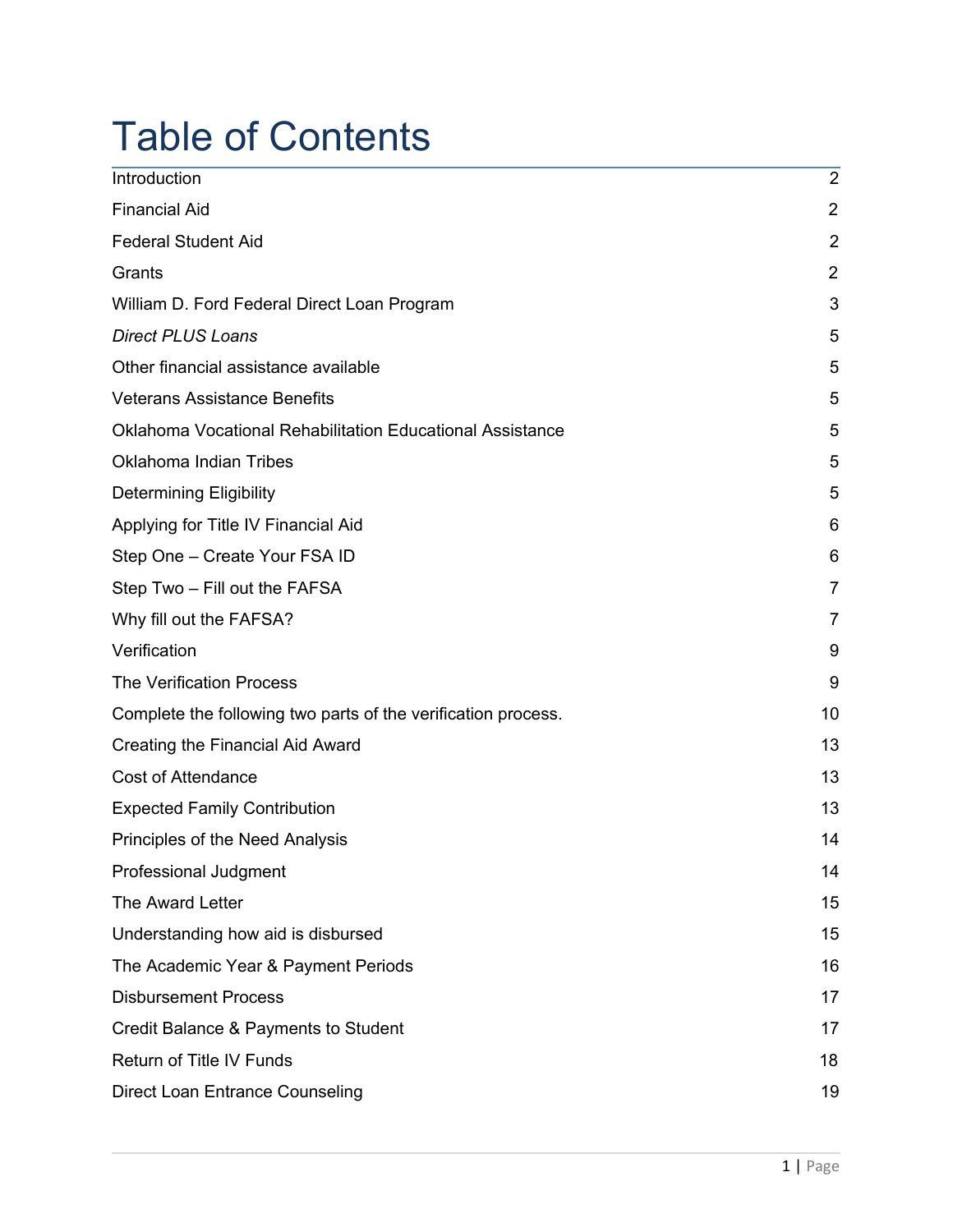### Introduction

The Jenks Beauty College offers financial aid in the form of Federal Pell Grants, Federal Supplemental Education Opportunity Grants, Direct Stafford Loans and Federal Direct PLUS Loans to students who qualify.

Questions regarding financial aid may be directed to the Financial Aid Director at (918) 299-0901 or lclements@jenksbeautycollege.com

### Financial Aid

### **Federal Student Aid**

Federal Student Aid is disbursed by the U.S. Department of Education to the school for use by the student for educational purposes. These educational purposes are included in the Cost of Attendance Budget. By signing the Master Promissory Note the student agrees that these funds will be used for educational purposes only.

Federal financial aid includes Pell Grants, FSEOG Grants, Subsidized and Unsubsidized Loans and Direct Plus Loans.

### *Grants*

Grants do not have to be repaid *as long as the student attends their scheduled classes.* Grant money is available to the student to help pay educational expenses.

### *Pell Grants*

The Federal Pell Grant Program provides need-based grants to low-income students to promote access to postsecondary education. A Pell Grant, unlike a loan, does not have to be repaid. Pell Grants are made to students based on the information reported on the Free Application for Federal Student Aid (FAFSA). The amount depends on your financial need, costs to attend school, status as a full-time or part-time student and plans to attend school for a full academic year or less.

The amount you will receive will depend on:

- Your financial need
- Your cost of attendance
- Your program of study.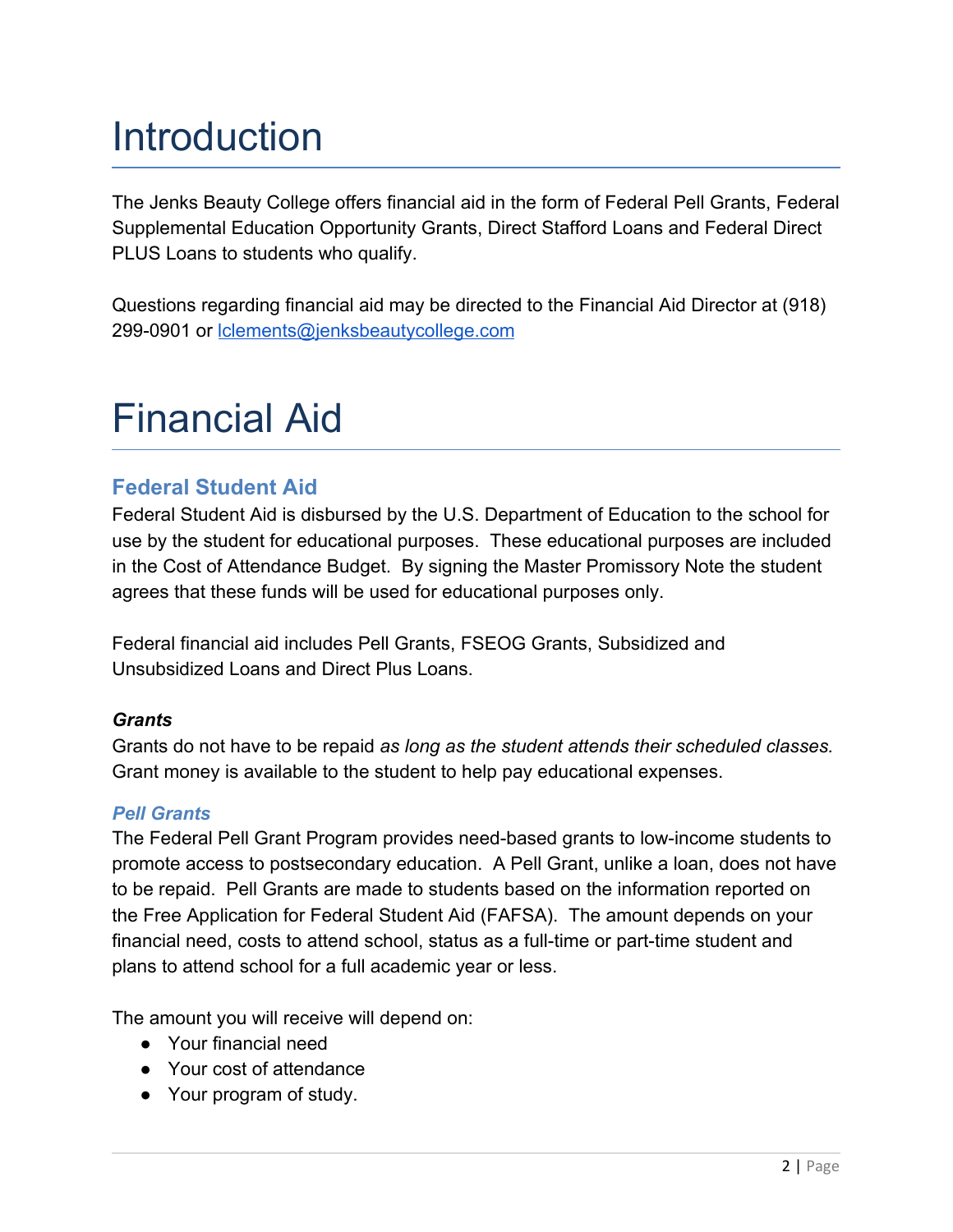Effective July 1, 2012, you can receive the Pell Grant for no more than 12 semesters (roughly six years).

#### *Federal Supplemental Education Opportunity Grant (FSEOG) Program*

The FSEOG Program provides need-based grants to help low-income students finance the costs of post-secondary education. A FSEOG does not have to be repaid.

#### *William D. Ford Federal Direct Loan Program*

The following are loan programs available from the federal government. They are loans to help the student pay for educational expenses. Unlike grants, loans have to be paid back whether the student completes their education or not.

Direct Loans are low interest loans for students and parents to help pay for the cost of a student's education after high school. The lender is the U.S. Department of Education rather than a bank.

#### *Direct Subsidized Loan & Unsubsidized Loans*

Eligibility for Direct Subsidized and Unsubsidized Loans is based on the information reported on the Free Application for Federal Student Aid (FAFSA). No interest is charged on the subsidized loan while the student is in school at least half time, during your grace period, and during deferment periods. Interest is charged on unsubsidized loans during all periods.

### *Direct Subsidized Loan Time Limitation*

If you receive your first federal student loan after June 30, 2013, there is a limit on the maximum period of time (measured in academic years) that you can receive Direct Subsidized Loan.

If you continue to be enrolled in an undergraduate program after you have received Direct Subsidized Loans for your maximum eligibility period and did not complete the program or do not enroll in a longer program, you will have to pay (with certain exceptions) the interest that accrues on your Direct Subsidized Loans during all periods. This is called losing interest subsidy.

In general, you may not receive Direct Subsidized Loans for more than 150% of the published length of your program. This is called your "maximum eligibility period."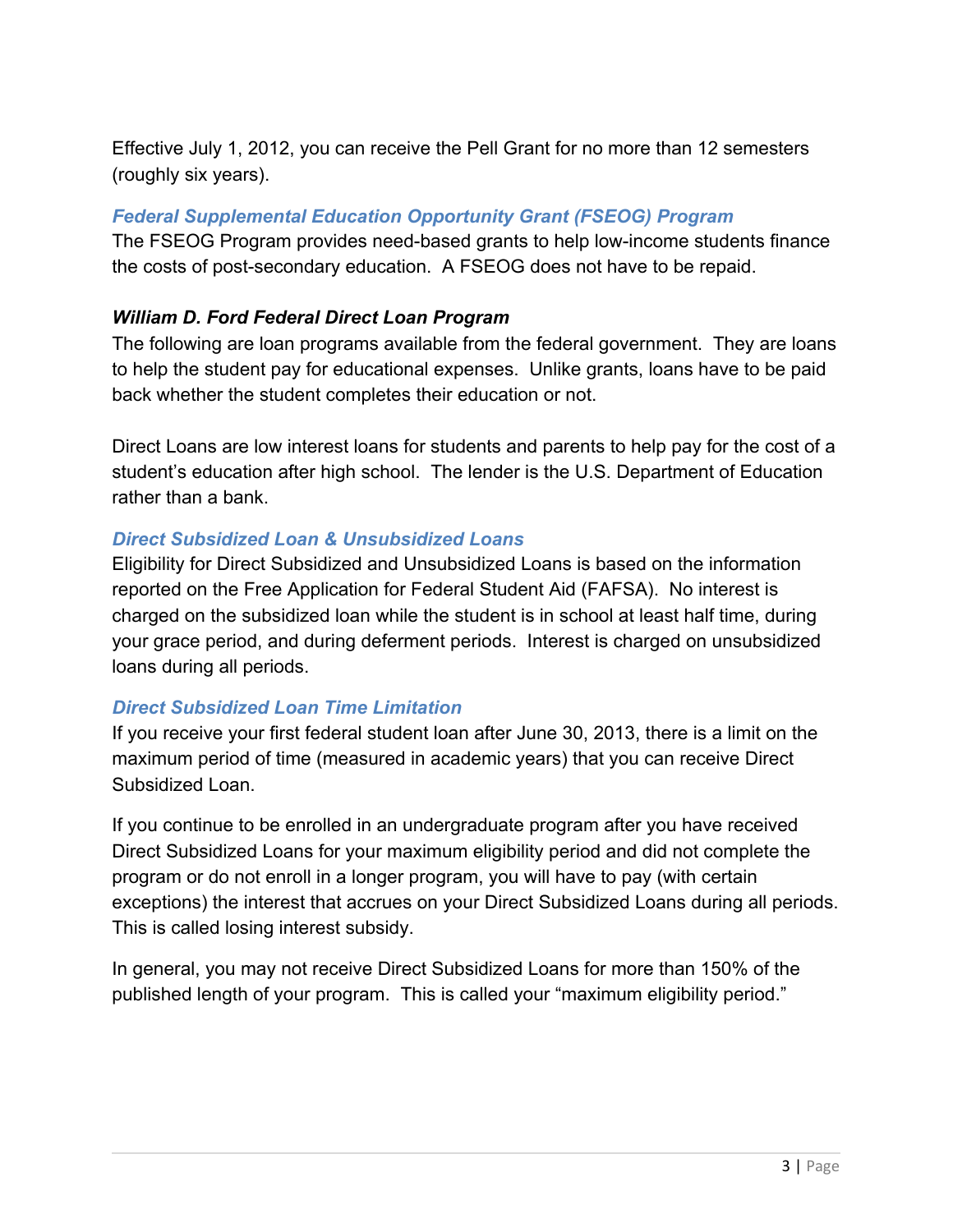#### **Remember:**

- Loss of eligibility for Direct Subsidized Loans due to the time limitation has no impact on your eligibility for Direct Unsubsidized Loans.
- The periods of time that count against your maximum eligibility periods of enrollment (also known as "loan periods") for which you received Direct Subsidized Loans.
- If you enroll in a new program that is longer than your previous program, you may regain eligibility to receive Direct Subsidized Loans.

### *Subsidized and Unsubsidized Loan Limits*

For Direct Subsidized Loans and Direct Unsubsidized Loans, there are limits on the maximum amount you may borrow for an academic year (annual loan limits) and the maximum amount you may borrow in total for undergraduate and graduate study (aggregate loan limits).

The actual loan amount you are eligible to receive is determined by your school, and is based on your academic level, whether you are dependent or independent, and other factors such as:

- The length of your program;
- Your cost of attendance:
- Your Expected Family Contribution (EFC);
- Other financial aid you receive, and
- Your remaining eligibility under the annual and aggregate loan limits.

### *Direct PLUS Loans*

Direct Plus loans are low interest loans available to parents of dependent students. Interest is charged during all periods. You can borrow up to the school's cost of attendance (determined by the school), minus all other financial assistance you receive.

### **Other Financial Assistance**

### *Veterans Assistance Benefits*

Veteran assistance benefits with approval from the veterans administrators. For more information call 1-888-442-4551 or visit their website at www.va.gov.

### *Oklahoma Vocational Rehabilitation Educational Assistance*

Oklahoma Vocational Rehabilitation benefits are accepted with authorization from the Department of Human Services. For more information call 918-382-7700 or visit www.okrehab.org.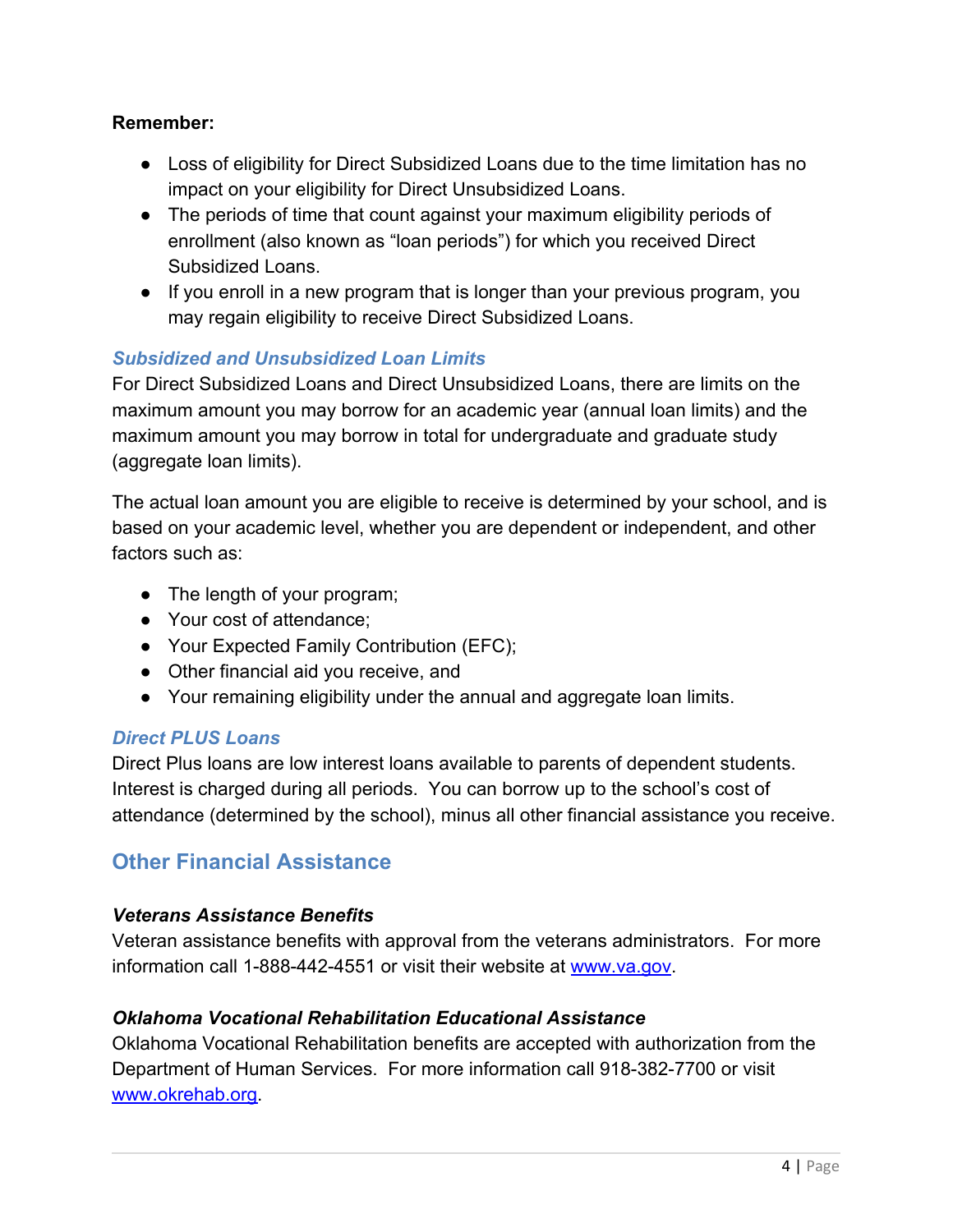#### *Oklahoma Indian Tribes*

Financial assistance is available for qualifying students. Contact your tribal office.

### Determining Eligibility

To receive federal, state or institutional funds at Jenks Beauty College, you must meet the following requirements:

- Have a high school diploma, GED, or high school education in a home school setting
- Is a U.S. citizen or an eligible non-citizen
- Is registered with Selective Service (males 18-25 only)
- Has not had eligibility suspended or terminated due to a drug-related conviction
- Has a valid social security number
- Is not in default on a federal student loan
- Maintains satisfactory academic progress while in school (see SAP Policy)

### Applying for Title IV Financial Aid

Applying for financial aid should not be a complicated and worrisome process. To that end, Jenks Beauty College offers detailed information to guide you through the financial aid process. As an accredited learning institution, Jenks Beauty College helps qualified students apply for and receive Title IV federal financial aid for our certificate programs.

Jenks Beauty College has provided a guide to help you through the financial aid process. Track your progress through each of these steps.

### **Step One – Create Your FSA ID**

*The FSA ID – a username and password – has replaced the Federal Student Aid PIN and must be used to log in to certain U.S. Department of Education websites. Your FSA ID confirms your identity when you access your financial aid information and electronically sign Federal Student Aid documents. If you do not already have an FSA ID, you can create one when logging in to fafsa.gov, the National Student Loan Data System (NSLDS) at www.nslds.gov or StudentLoans.gov*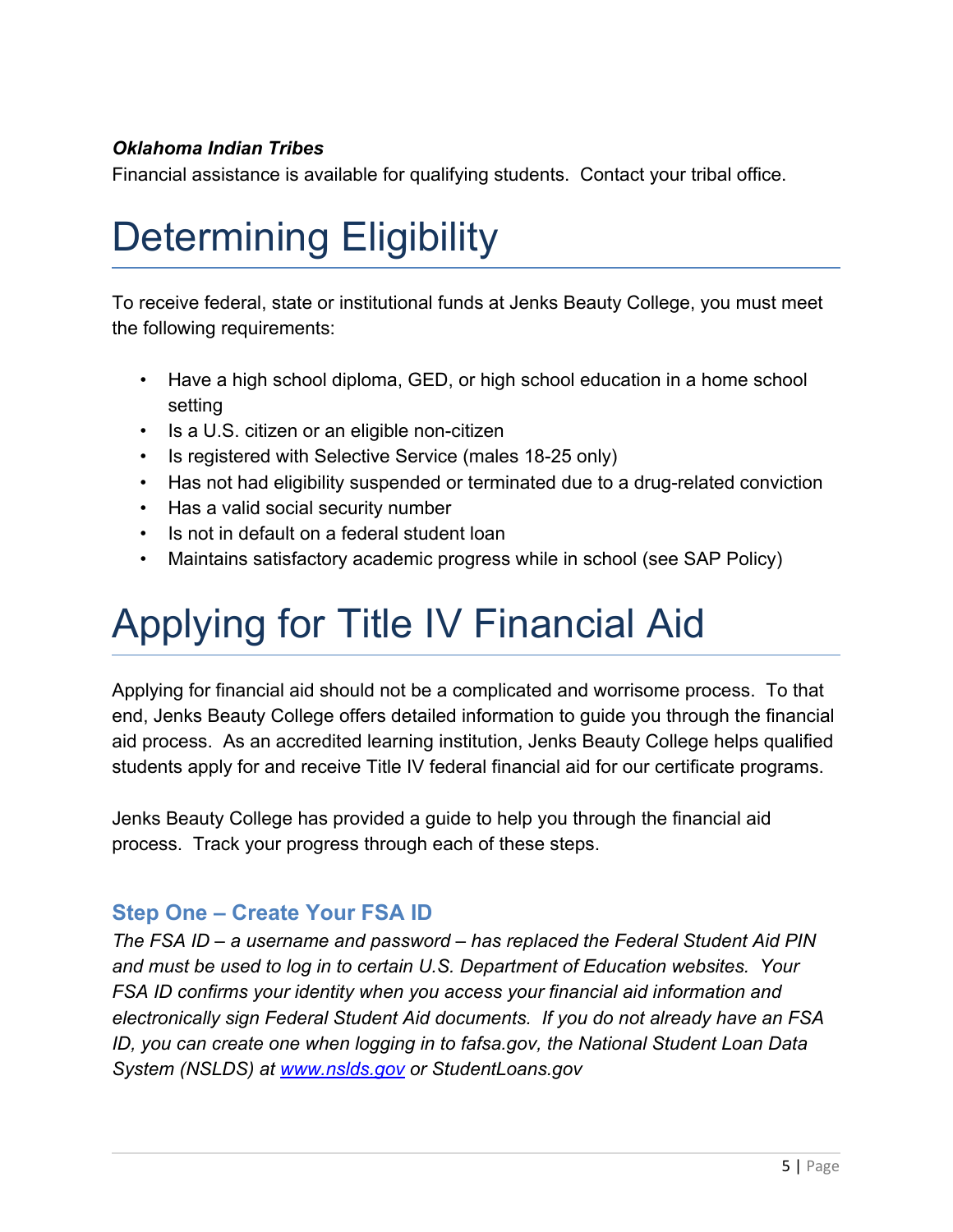#### **How to Obtain your FSA ID**

- 1. When logging in to one of the websites listed above, click the link to create an FSA ID.
- 2. Create a username and password, and enter your email address.
- 3. Enter your name, date of birth, Social Security number, contact information, and challenge questions and answers.
- 4. Review your information, and read and accept the terms and conditions.
- 5. Confirm your cell phone number using the secure code, which will be text to the phone number you entered when you created your FSA ID.
- 6. Confirm your email address using the secure code, which will be sent to the email address you entered when you created your FSA ID. Once you verify your email address, you can use it instead of your username to log into the websites.

You can use your FSA ID to sign a FAFSA right away. Once the Social Security Administration verifies your information in one to three days, you will be able to use your FSA ID to access the websites listed above. For help, visit StudentAid.gov/fsaid.

### **Step Two – Fill out the FAFSA**

*Apply for Financial Aid by visiting the FAFSA website at http://www.fafsa.ed.gov*

### **Why fill out the FAFSA?**

The Free Application for Federal Student Aid (FAFSA) is the first step in the financial aid process. It is used to apply for federal student aid, such as the Pell Grant and student loans. Completing the FAFSA is essential to determining your financial aid eligibility.

Materials needed to fill out the FAFSA

- Your driver's license and Social Security Card
- Income tax returns
- W-2 forms and other records of income earned
- Current bank statements
- Child support paid or received
- Records and documentation of other untaxed income, such as welfare benefits, Social Security income, veteran's benefits, AFDC, or military or clergy allowance.
- Records of stocks, bonds, mutual funds, and other investments.
- Business or farm records
- Your FSA ID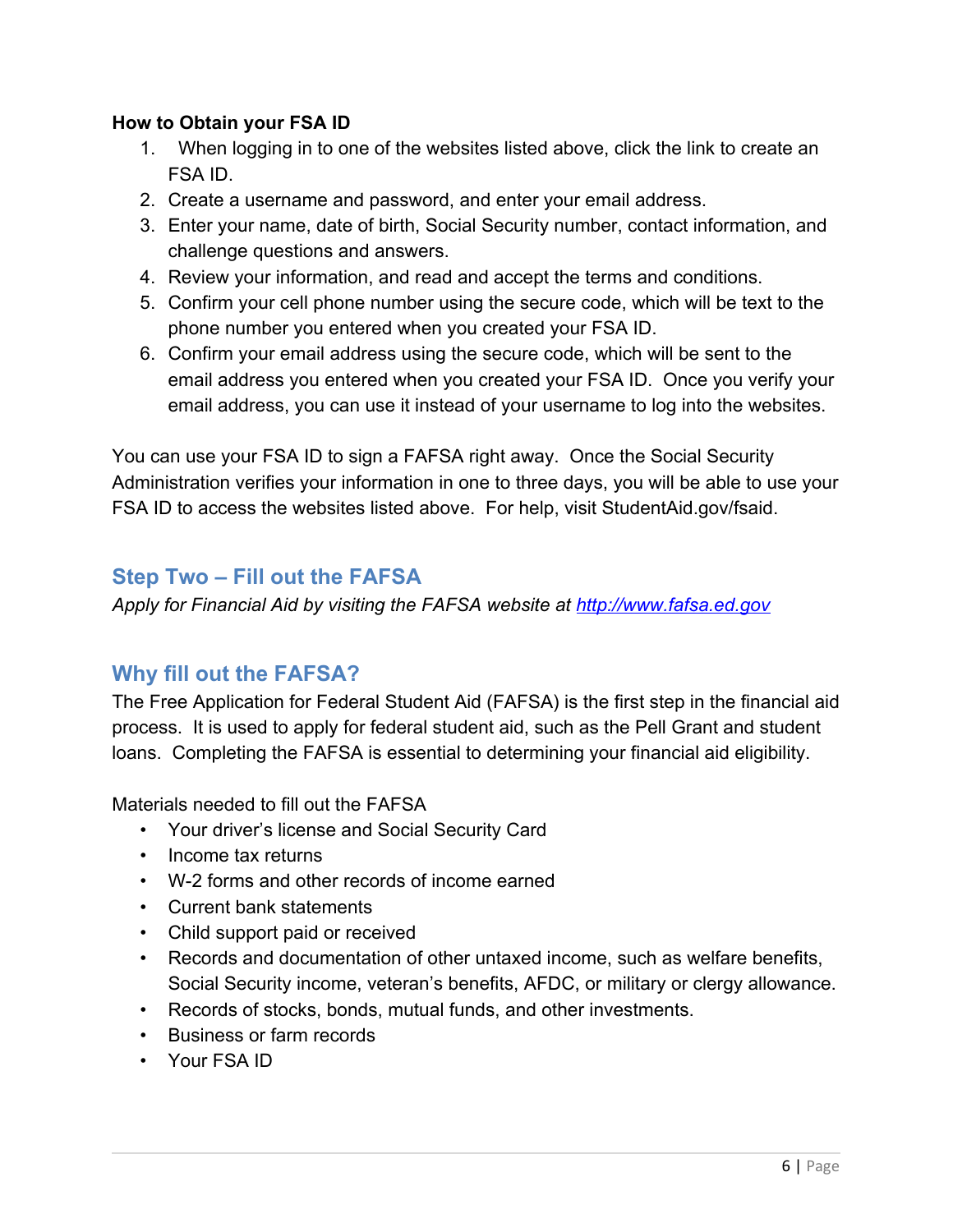#### **How to avoid errors when completing your FAFSA**

- Do not leave a field blank
- Use the 1040 federal income tax return form, not the W-2 form, for reporting income and taxes paid.

### **Once you have your FSA ID go to the FAFSA website to fill out your Free Application for Federal Student Aid (FAFSA).**

- For this current academic year, you will need to complete the 2017-2018 FAFSA using 2015 tax information
- If you have previously completed your 2017-2018 FAFSA for another institution, all you will need to do is add the Jenks Beauty College school code.

### **The Jenks Beauty College school code is 015428.**

After you have submitted your FAFSA, you will receive a submission confirmation page. We recommend you print this for your records. Very important: If you do not print/copy the submission page at this time, you will be unable to access it for 24 to 72 hours. If you have chosen to sign without an FSA ID, you will not be able to access this page until you one.

### **Once you have completed the application:**

- Use your FSA ID to electronically sign your FAFSA
- Click on "Submit My FAFSA Now."
- Print your submission confirmation page and save it for you records. This has your DRN number which will allow you to access your records during the processing period.

### **How to correct errors on your FAFSA**

You should receive a Student Aid Report (SAR) via email in approximately 1 week. If you did not provide an email address, a paper SAR will be sent via regular mail to the address provided in the FAFSA. This could take up to 6 weeks. Your SAR will be ready to view on the FAFSA website 3 days after your FAFSA submission. This report will state your Expected Family Contribution (EFC), restate what you put on the FAFSA, and give you the opportunity to correct wrong information. If you make corrections to your application, the Financial Aid Office will then revise your financial aid award and send you a copy for your review. The revised award letter will tell you what financial aid you are eligible to receive after the changes have been made.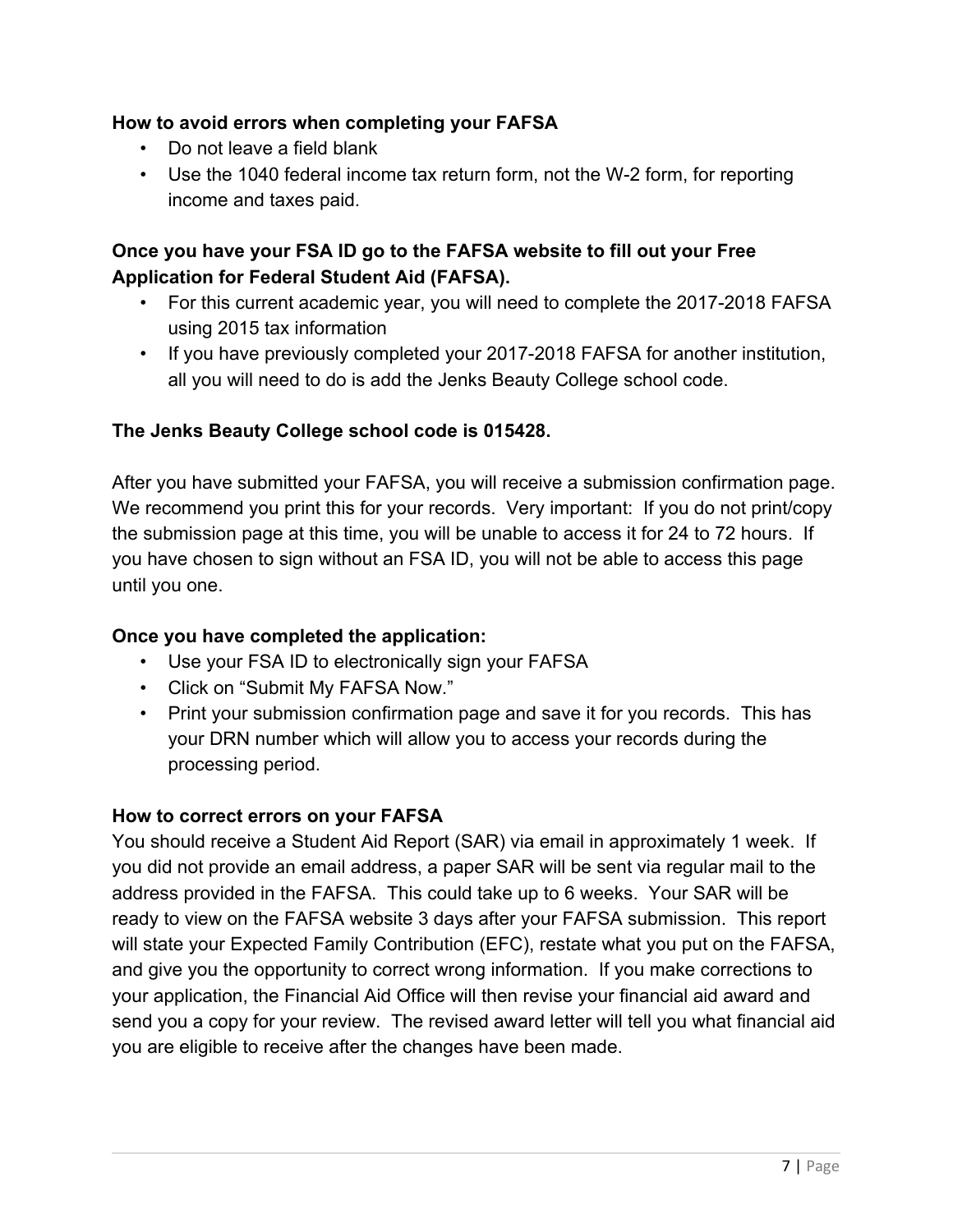### **Verification**

Verification is a process to confirm the information you and if applicable, your parents provided on the FAFSA – Free Application for Federal Student Aid.

Verification selection can be random or because your FAFSA data was incomplete, estimated or inconsistent. The U.S. Department of Education selects some students for the verification process. The school also has the right to select students for verification.

If you are selected for Verification, the following is the process to complete verification.

### **The Verification Process**

The verification process is a federal requirement. Verification is a process used to verify certain information on the FAFSA to ensure its accuracy. Federal aid cannot be awarded until the verification process has been completed.

After you receive notification that you have been selected for verification, you should first read any messages for the Department of Education appearing on the Student Aid Report. Contact the financial aid office if you have any questions**. NO STUDENT WILL BE ALLOWED TO START SCHOOL UNTIL THE VERIFICATION PROCESS IS COMPLETE.**

*Complete the following two parts of the verification process.*

### **Part I – Verification Worksheet**

Submit the 2017-2018 Verification Worksheet applicable to your dependency status and Verification Tracking Group.

#### **DO NOT LEAVE ANY INFORMATION BLANK.**

**Missing information may delay the verification process.**

- **2017-2018 Verification Worksheet for Dependent Student**: Use this form if you were required to include parental information on your FAFSA. The worksheet must be signed by the student and one parent.
- *●* **2017-2018 Verification Worksheet for Independent Student**. Use this form if you were not required to provide parental information. This worksheet must be signed by the student. The signature of the spouse is optional. If your financial aid status as an Independent Student is based solely on your answer to Question #50 on the FAFSA, that you have children that receive more than half of their support from you, you will be required to submit legal documentation verifying your support.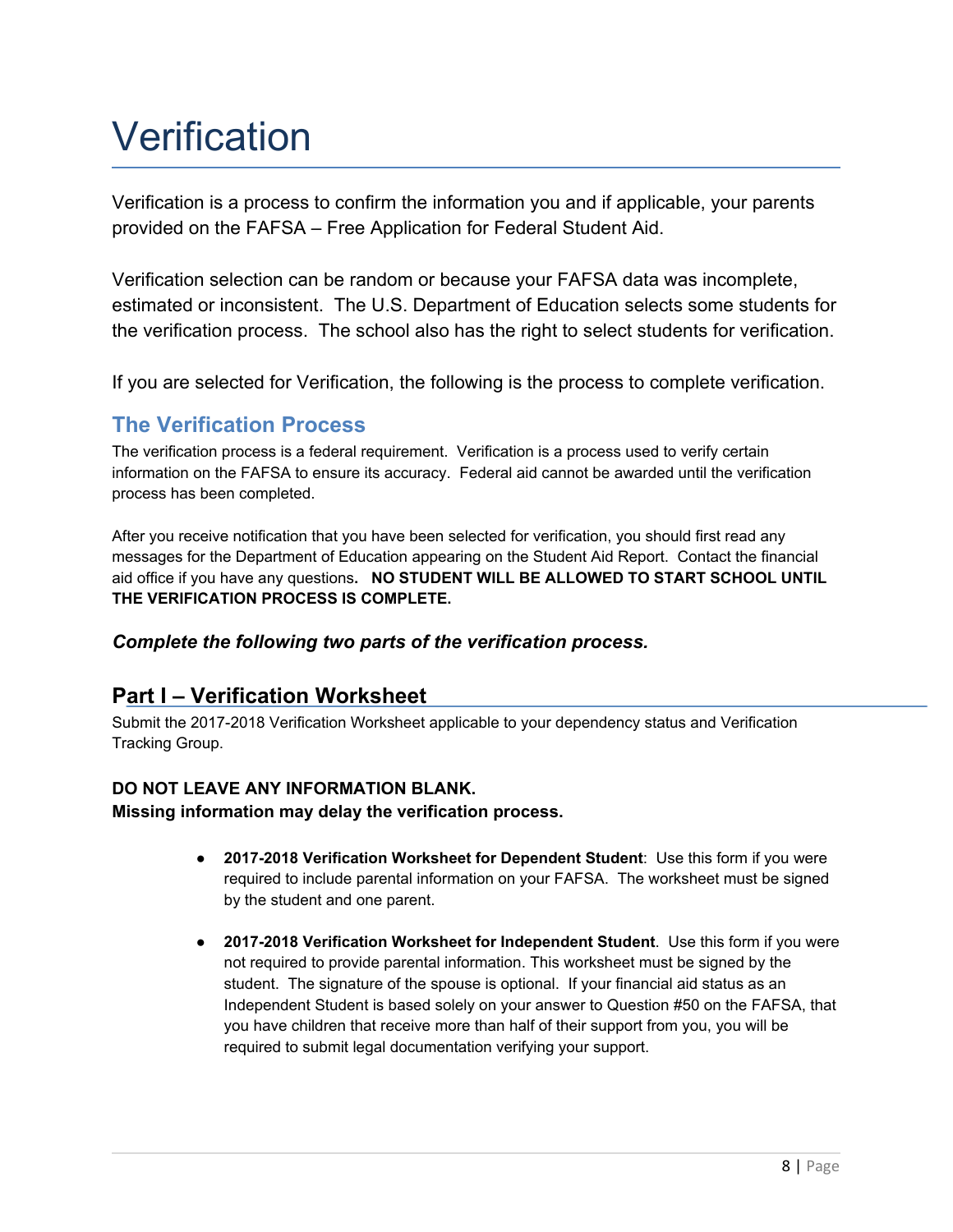### **PART II – Verify Income Reported on the FAFSA**

Financial aid offices can no longer accept signed copies of federal tax returns from students and parents to verify IRS income tax information reported on the FAFSA. There are two options available to assist students and parents with the completion of this requirement. If you owe the IRS, you may not be able to utilize either of these options until your obligation has been paid in full.

**A NOTE TO NON-TAX FILERS:** Student and/or parents who **have not** and **are not required to file** a tax return **MUST** mark this on the **Verification Worksheet**. If income was earned, you must fully complete the name of each employer, the amount for the calendar year, **AND** submit a copy of each W-2.

### **Option 1 – The IRS Data Retrieval Tool**

We strongly encourage students/parents to use option 1. It is the easiest and fastest option to access IRS tax return information and transfer the data directly into the FAFSA on the original application. This will satisfy the request for tax information, but you must still submit the Verification Worksheet.

> ● Electronically filed federal tax return information will be available online from the IRS site 2 – 3 weeks after the return has been filed.

| You can use Option 1 if:                | You cannot use Option 1 if:                                                                                                                                  |
|-----------------------------------------|--------------------------------------------------------------------------------------------------------------------------------------------------------------|
| You have filed your federal tax return  | • Your marital status changes after                                                                                                                          |
|                                         | December 31 <sup>st</sup> of the same tax year                                                                                                               |
| You have a valid social security number | You are married filing separately                                                                                                                            |
| • You have a FAFSA PIN number           | • You filed an amended return. If you filed<br>an amended return you must submit both<br>the IRS Tax Return Transcript AND an IRS<br>Tax Account Transcript. |

 $\bullet$  Data from paper federal tax returns will be available in  $6 - 8$  weeks.

#### **How to Use the IRS Data Retrieval Tool**

- 1. Log into the FAFSA using your name, social security number and date of birth.
- 2. Select "Make FAFSA Corrections".
- 3. Enter your FSA ID and Password
- 4. Click on the "Financial Information" tab. If you are a dependent student, the "Parent Financial Information" screen will display. Select "already completed" from the drop down box. If you are an independent student, the "Student Financial Information" screen will display and you will select "already completed".
- 5. Answer questions that determine if the IRS Data Retrieval Tool can be used. If eligible to use the IRS Data Retrival Tool enter your FSA ID and link to IRS. You will be notified that you are leaving FAFSA on the web. Click "OK" to continue.
- 6. Enter requested information EXACTLY as it appears on the filed tax return. Click "Submit". IF the IRS is able to validate your identification, the Federal Income Tax Information will display. Click "Transfer Now" and then return to the FAFSA using the link provided.
- 7. If you are a dependent student and filed a tax return, select "already completed" and repeat the process to use the IRS Data Retrieval.
- 8. Once completed, continue to the "Sign & Submit" tab and submit you corrections.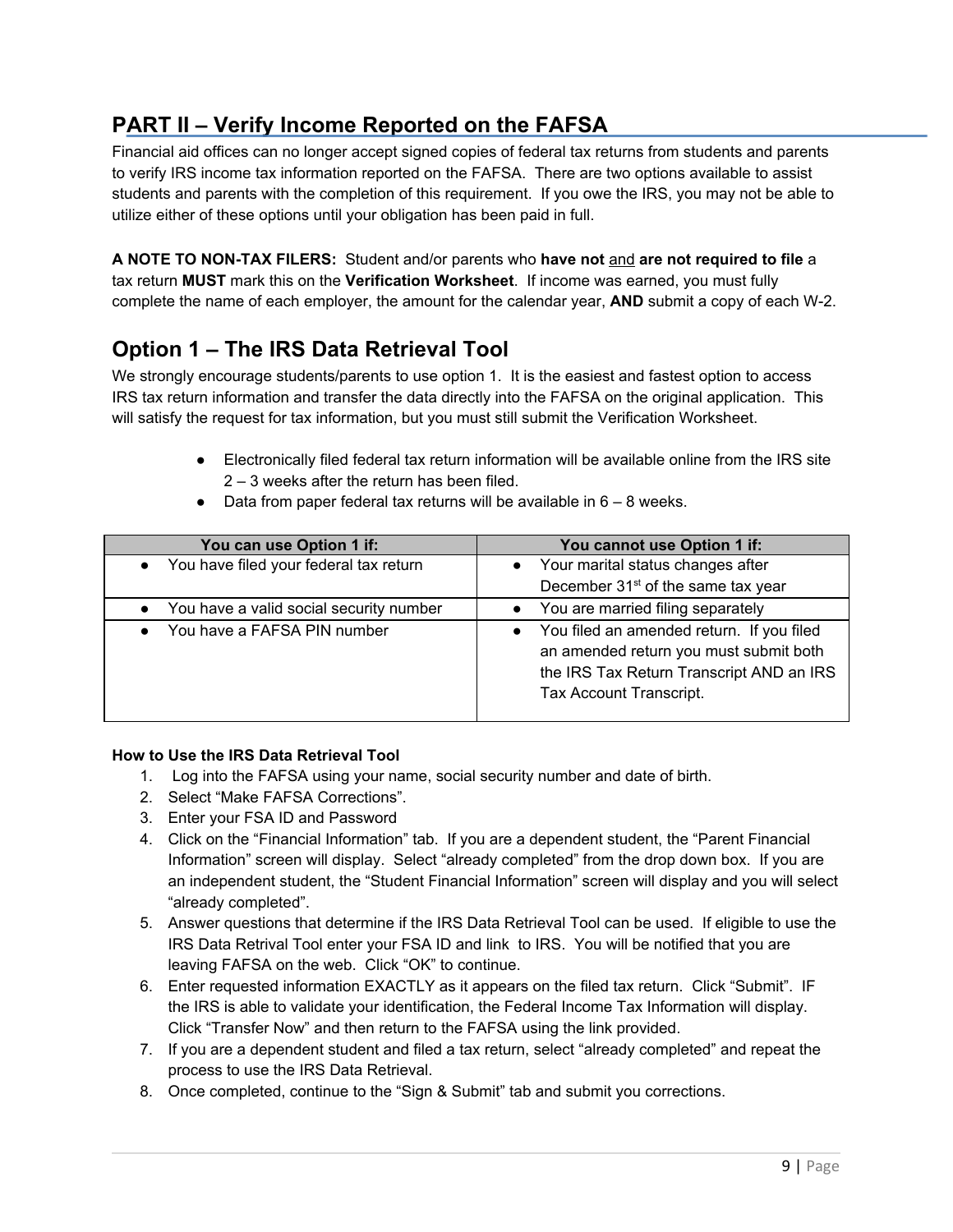9. Corrected FAFSA results will be sent to your school.

### **OPTION 2 – Tax Return Transcript**

If you cannot or chose not to use the IRS Data Retrieval Tool or have changed your IRS data on the FAFSA since using the IRS Data Retrieval Tool you must submit a **signed copy** of your Tax Return Transcript to the Financial Aid Office. The Tax Return Transcript must be obtained directly from the IRS.

| <b>How to Obtain a Tax Return Transcript</b>                                                                                                                                                                                                                                                                                                                                                                                          |                                                                                                                                                                                                                                                                                                                                                                   |                                                                                                                                                                                                                                                                                                                                                                                                                                                 |  |
|---------------------------------------------------------------------------------------------------------------------------------------------------------------------------------------------------------------------------------------------------------------------------------------------------------------------------------------------------------------------------------------------------------------------------------------|-------------------------------------------------------------------------------------------------------------------------------------------------------------------------------------------------------------------------------------------------------------------------------------------------------------------------------------------------------------------|-------------------------------------------------------------------------------------------------------------------------------------------------------------------------------------------------------------------------------------------------------------------------------------------------------------------------------------------------------------------------------------------------------------------------------------------------|--|
| <b>On-Line</b>                                                                                                                                                                                                                                                                                                                                                                                                                        | <b>Telephone</b>                                                                                                                                                                                                                                                                                                                                                  | <b>Paper</b>                                                                                                                                                                                                                                                                                                                                                                                                                                    |  |
| Request a Tax<br>Return Transcript<br>Go to www.irs.gov<br>and search Tax<br><b>Return Transcipt</b><br>Select "Order a<br>Transcript" from the<br>search results<br>Select "Order a<br>Transcript under #3<br>Enter requested<br>personal information<br>Chose "Return<br>Transcript" as the<br>type of transcript<br>If you filed an<br>amended return, you<br>must submit a<br>second request and<br>choose "Account<br>Transcript | Call the IRS at<br>$\bullet$<br>1-800-908-9946.<br>Enter requested<br>personal information<br>Select Option 2 to<br>$\bullet$<br>request the IRS Tax<br><b>Return Transcript</b><br>and then enter 2011<br>For an amended<br>$\bullet$<br>return, select option<br>4 to request both the<br><b>Tax Return</b><br>Transcripts and Tax<br><b>Account Transcript</b> | Only use this option if you are<br>unable to use either of the other<br>two options. This is the slowest<br>option and can take up to 30<br>days.<br>Print IRS Form 4506T-EZ<br>http://www.irs.gov/pub/irs-p<br>df/f4506tez.pdf<br>Mail or fax the completed<br>form to the appropriate<br>number or address listed<br>on page 2 of the form<br>For an amended return,<br>$\bullet$<br>Use IRS Form 4506T and<br>request "Record of<br>Account" |  |

#### **Completing Verification**

After all required documents are received by the Financial Aid office, the data will be compared to data submitted on your FAFSA. If verification indicated material differences between the data reported on your FAFSA and the information that you submitted with your Verification Worksheet, then a correction to the data will be submitted electronically to the Department of Education. You will receive a new Student Aid Report (SAR) from the Department of Education within three days. Once the correction is processed and sent back to the school then your eligibility for need-based financial aid will be determine and you will receive a financial aid award letter. The award letter will list all of the financial aid that you are eligible to receive with detailed instructions on how to accept the aid.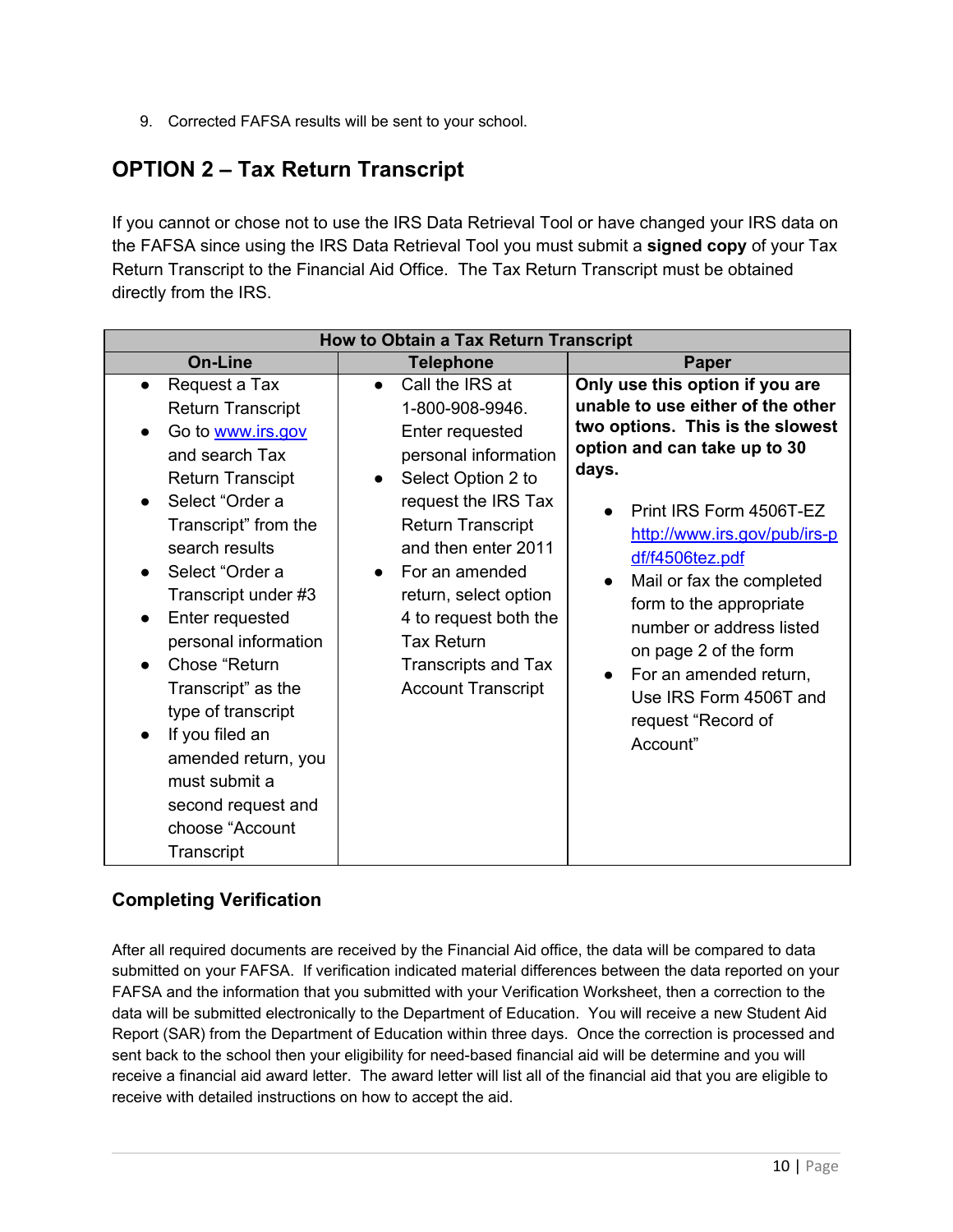### Creating the Financial Aid Award

When all required documents are verified, the Financial Aid Office creates a financial aid package for the student. The student's financial need is determined based on the student's Cost of Attendance and the Expected Family Contribution. The formula is as follows:

Cost of Attendance (COA) – Expected Family Contribution (EFC) = Financial Need

### Cost of Attendance

Each school and each program within the school has a different budget. The budget includes the Cost of Attendance (COA), which consists of:

- Tuition and Fees
- Books and Supplies
- Room and Board
- Transportation
- Miscellaneous personal expense

### ● Expected Family Contribution

The Expected Family contribution (EFC) is determined based on a formula determined by the U.S. Department of Education and your answers on the FAFSA. The data taken into account consist of the following:

For a Dependent Student

- Parents' income and assets
- Household Size
- Number of dependents attending college
- Your income and assets

For an Independent Student

- Your (and your spouse's, if applicable) income and assets
- Household size
- Number in household attending college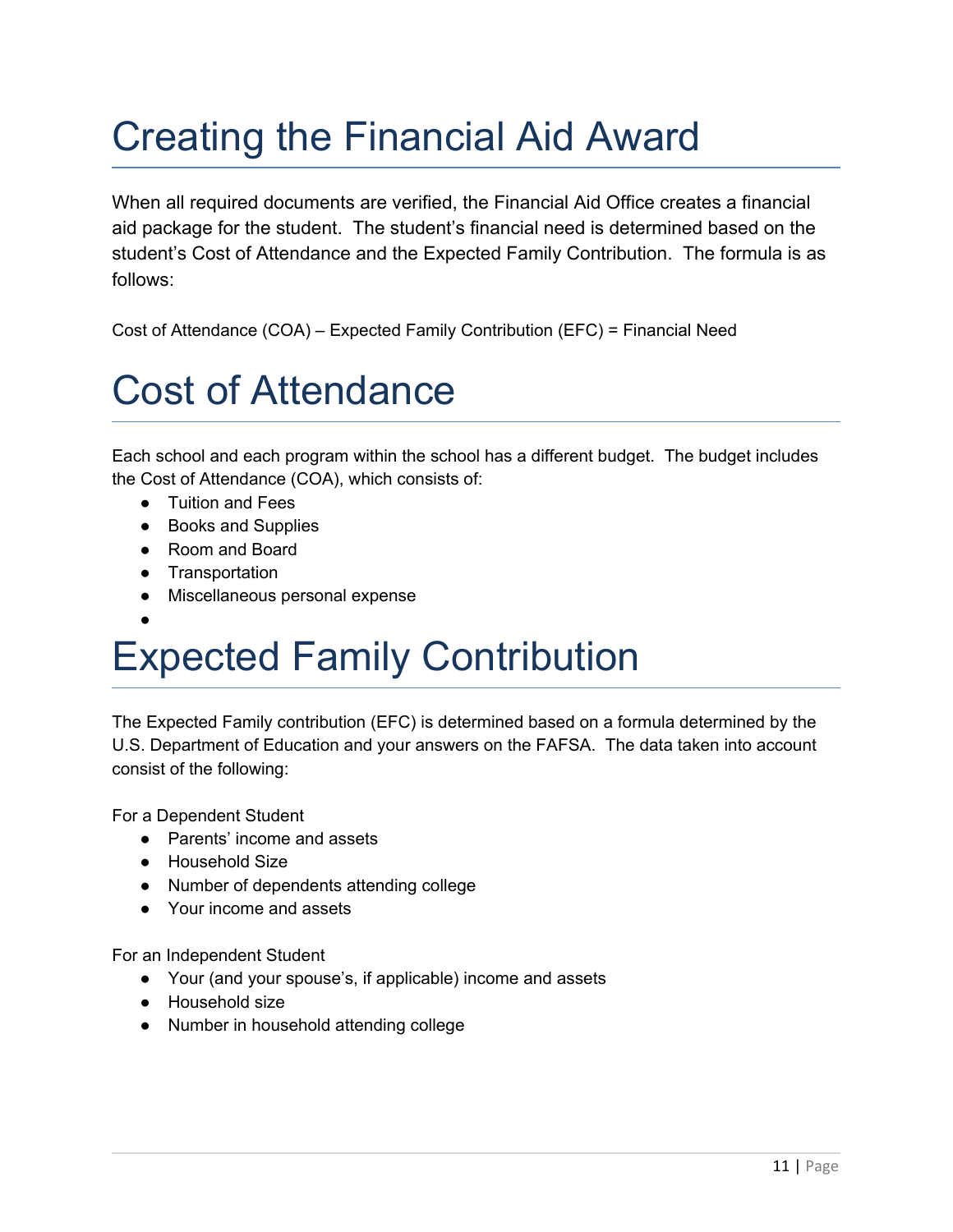### Principles of the Need Analysis

- Your needs analysis estimates the total living costs for an academic year. This amount does not represent the amount you will need to pay the school or the amount of financial aid that can be awarded.
- To the extent possible, parents have the primary responsibility to pay for their Dependent's child education.
- Independent students have the responsibility to contribute to their educational costs from savings and employment.
- Families are evaluated based on their current financial condition.

### Professional Judgment

Section 479A of the Higher Education Amendments of 1992 authorize the Financial Aid Director to exercise Professional Judgment (PJ) on a case by case basis. Professional judgment is a discretionary action on the part of the financial aid office to address unusual circumstances that affect a student's/parent's ability to pay for educational expenses.

The following are examples or conditions/reasons for which a student may request a professional judgment.

- 1. Death of a parent or the independent student's spouse.
- 2. Loss of employment by student/spouse/parent (for at least 3 months)
- 3. Loss of earnings due to disability.
- 4. Loss of untaxed income and benefits
- 5. One time income.

If a student/parent would like to apply for professional judgment consideration, it is necessary to write a letter requesting a review of the current financial situation.

### The Award Letter

Each student will receive a financial aid award letter prior to disbursement indicating the type and amount of Title IV funding in the award package for the award year. The award letter will contain specific information about how and when the funds will be disbursed.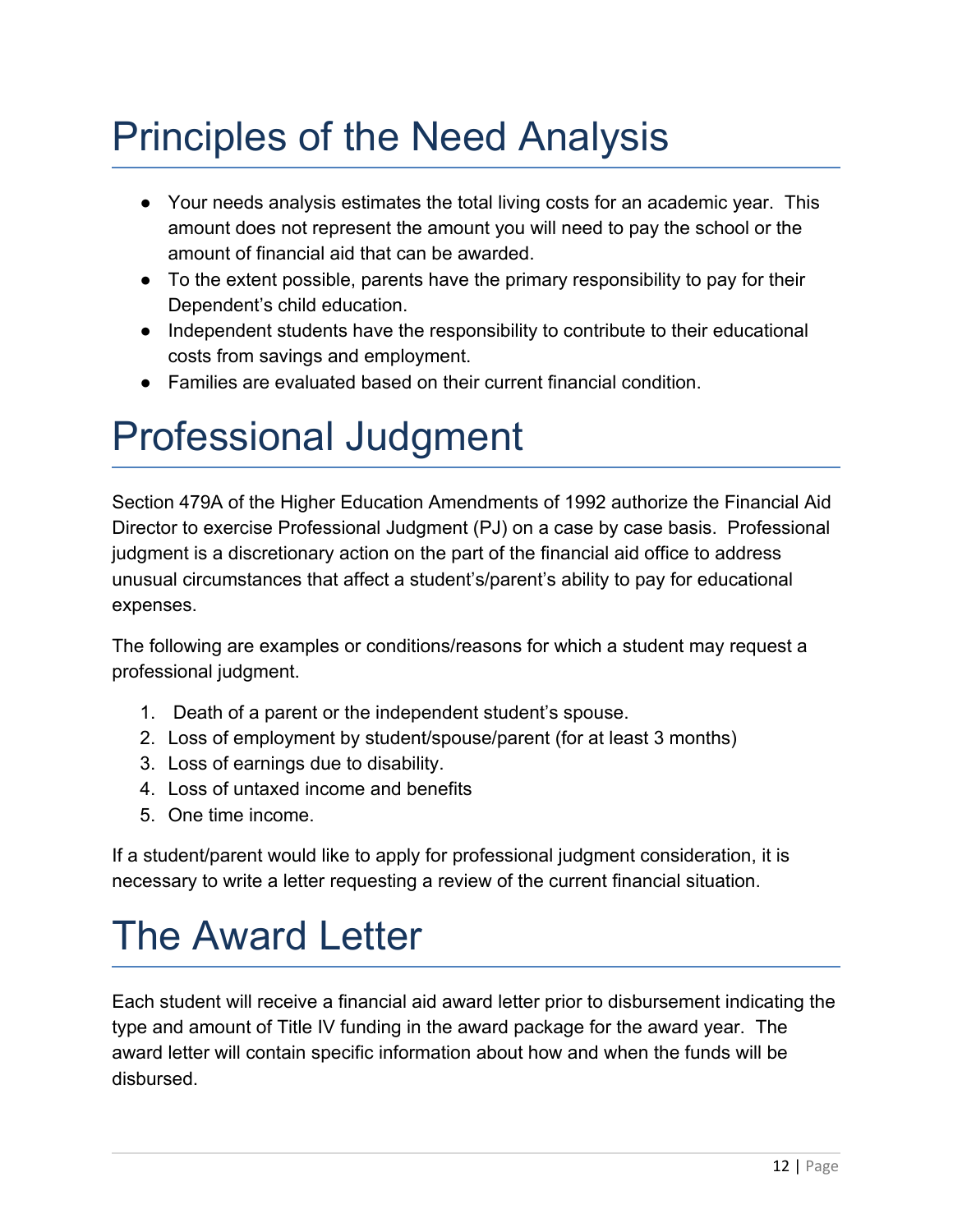Upon receipt of the award letter, the student should:

- Read the letter using this handbook as a guide to make sure he/she understands the terms of the awards offered.
- Notify the Financial Aid office of any outside scholarships.
- If the student's award package contains Direct Loan Funds in the form of Stafford Subsidized, Stafford Unsubsidized, or Plus Loans, the student has the right to cancel all or a portion of the loans. Students who wish to decline a portion of the aid should modify and initial their signed award letter before returning it to the financial aid administrator. All changed award letters must be signed and returned to the financial aid administrator within 14 business days. If the award letter is not returned within 14 business days, there may be a delay in the fund disbursements.

### Understanding how aid is disbursed

Federal Student Aid is disbursed by the U.S. Department of Education to the school on behalf of the student. Disbursements are made in increments to the student accounts on a schedule determined by the Department of Education and are based on the students program, schedule and attendance.

Title IV Funds are disbursed to a student prior to being earned. If a recipient of Title IV grant (Pell or SEOG) or loan funds withdraws or is expelled from the School after beginning attendance, the amount of Title IV grant or loan assistance earned by the student must be determined. If the amount disbursed to the student's account (and paid to the student) was greater than the amount the student earned, any unearned funds paid to the student must be returned to the school for repayment to the Department of Education. See Return of Title IV funds for a more detailed explanation.

### The Academic Year & Payment Periods

The academic year is defined as 26 weeks and 900 clock hours for all programs.

The U.S. Department of Education breaks all programs up into payment periods. There are two financial aid payment period per academic year. Here is a breakdown of each program and its payment periods.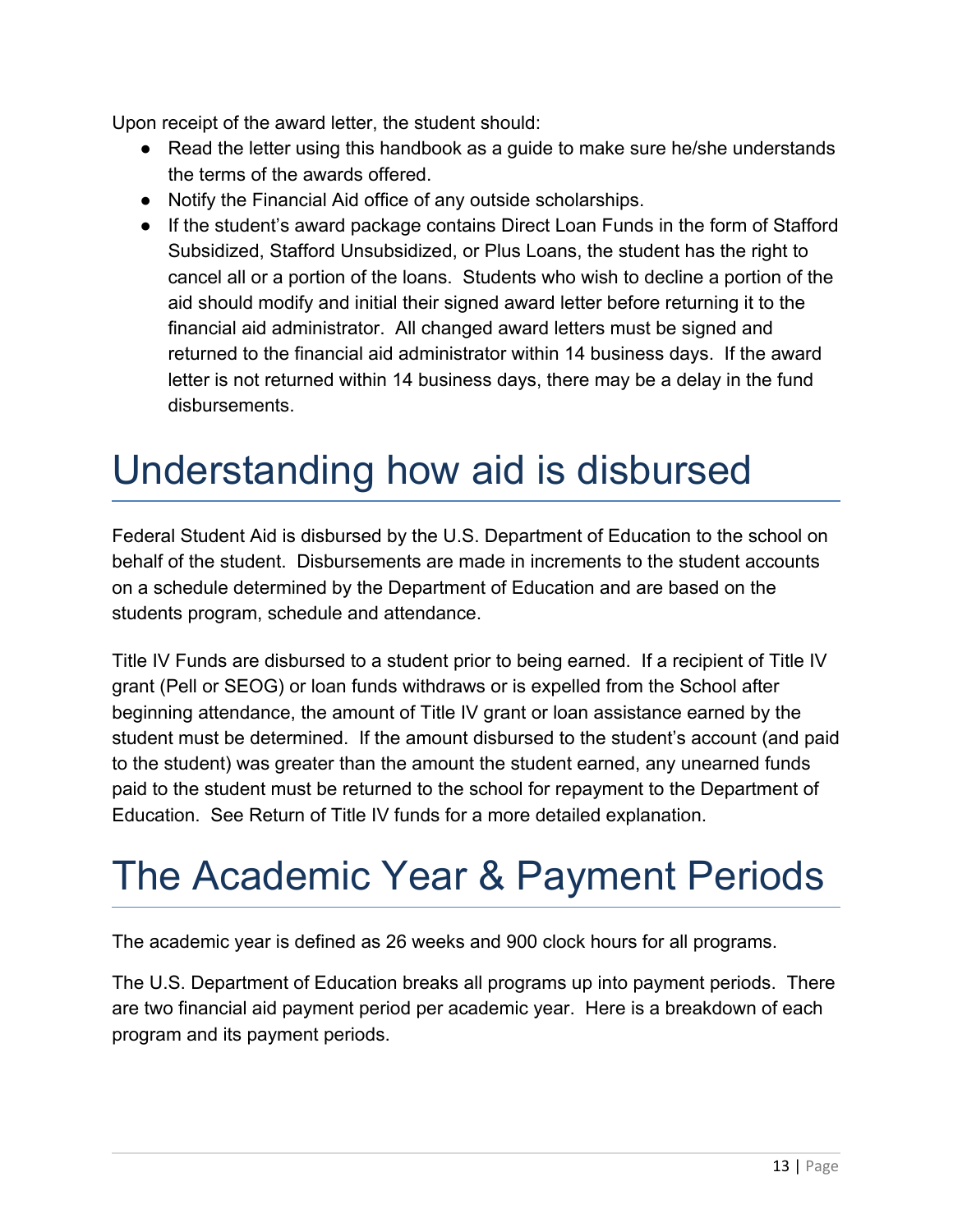#### **Cosmetology**

Academic Year 1 = 900 hours Payment Period 1 = 1 - 450 hours Payment Period  $2 = 451 - 900$  hours Academic Year 2 = 600 hours Payment Period 3 = 901 – 1200 hours Payment Period 4 = 1201 – 1500 hours

#### **Instructor Training**

Academic Year 1 = 900 hours Payment Period 1 = 1 - 450 hours Payment Period  $2 = 451 - 900$  hours Academic Year 2 = 100 hours Payment Period  $3 = 901 - 950$  hours Payment Period  $4 = 951 - 1000$  hours

#### **Esthetics & Manicuring**

Academic Year 1 = 600 hours Payment Period 1 = 1 - 300 hours Payment Period 2 = 301 – 600 hours

Your financial aid will be disbursed to the school for your account at the beginning of each payment period. Your award letter will list the payment periods associated with your program and the estimated disbursement dates and amounts. These disbursement dates are estimates only and are based on perfect attendance. Any absences or schedule changes will delay the disbursements of funds to the student's account. The school will notify the student when a disbursement has been made to his/her account. The student can monitor their disbursements on the web at www.nslds.ed.gov.

### Disbursement Process

The school downloads the time clock on a daily basis. The school will order funds for any student who is eligible for the next payment period funds. To be eligible the student must have completed the required clock hours AND weeks of attendance for that payment period and be in compliance with that program's minimum attendance and academic requirements. When funds are disbursed to the school on behalf of the student, the student will receive a notice of disbursement, type of aid disbursed, amount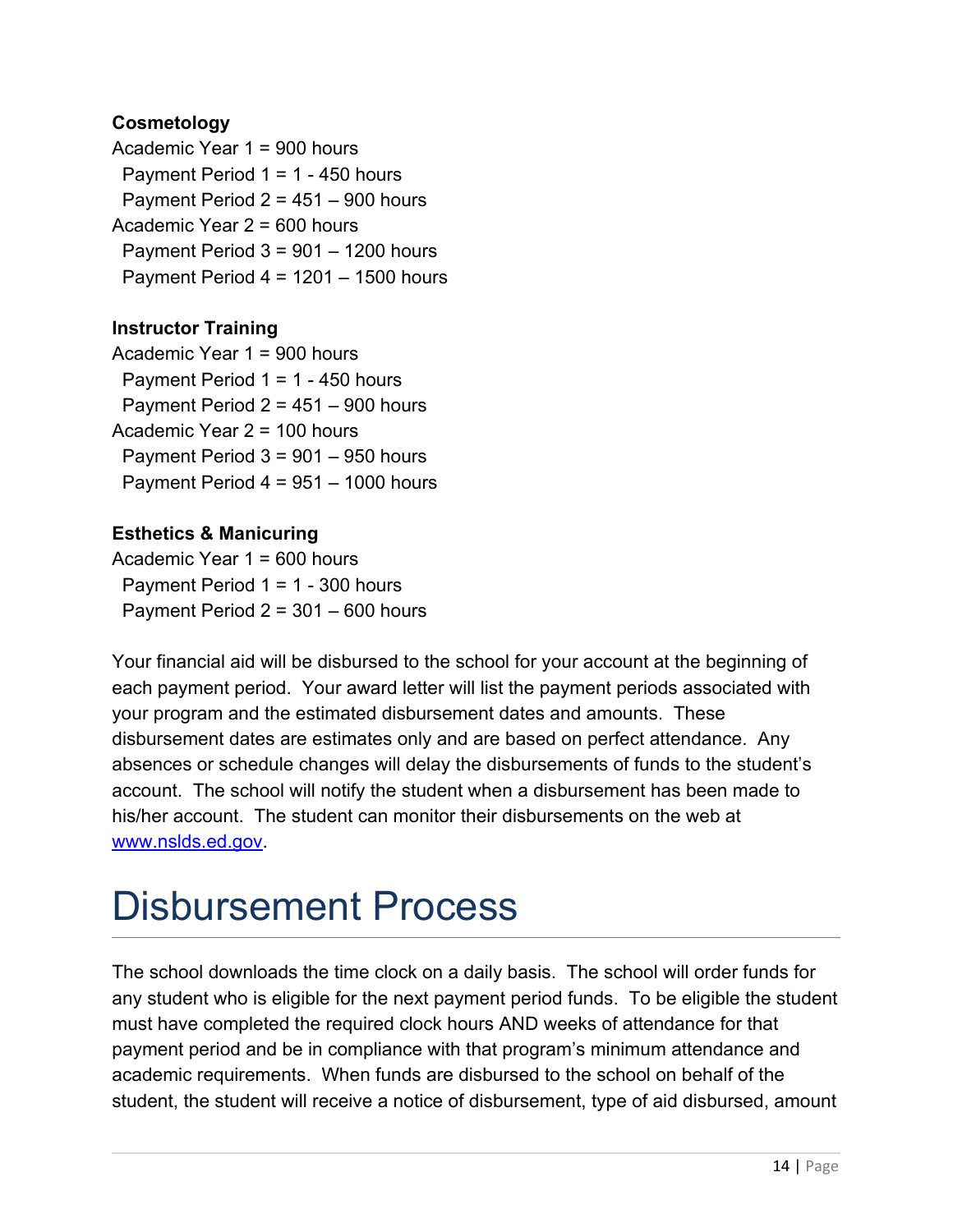of aid disbursed.If the student has received loan funds, the student will have the option to decline these loans.

### Credit Balance & Payments to Student

A Title IV credit balance occurs when the combined sum of credited Title IV funds exceeds the student's allowable institutional costs.

The student has two options once a credit balance has been created.

- Receive the credit balance in the form of a check within 14 calendar days.
- To help the student manage their financial aid funds in the event of the student dropping or being expelled, the student can sign an Authorization to Hold Title IV Funds until the student has completed 60% of their payment period and all federal funds are earned. The student would then receive a check for a credit balance within 14 calendar days.

### Return of Title IV Funds

*Federal financial aid is awarded to students prior to being earned and contingent upon the student attending classes and successfully completing the payment period*. If the student fails to complete the payment period successfully, the student may be responsible for repaying part or all of the federal financial aid received for that payment period. The financial aid office is required by federal regulations to recalculate federal financial aid eligibility for students who withdraw, drop or are dismissed prior to completing 60% of the payment period.

Earned Title IV funds used to cover education costs according to the length of time the student was enrolled before withdrawing. The amount of funds earned is directly proportional to the time enrolled. After 60%, the student is considered to have earned 100% of federal aid. Unearned Title IV Funds are the amount of grant and loan assistance awarded under Title IV that has not been earned by students and must be returned to the U.S. Department of Education.

If a student leaves the institution prior to completing 60% of a payment period, the financial aid office recalculates eligibility for Title IV funds. Recalculation is based on